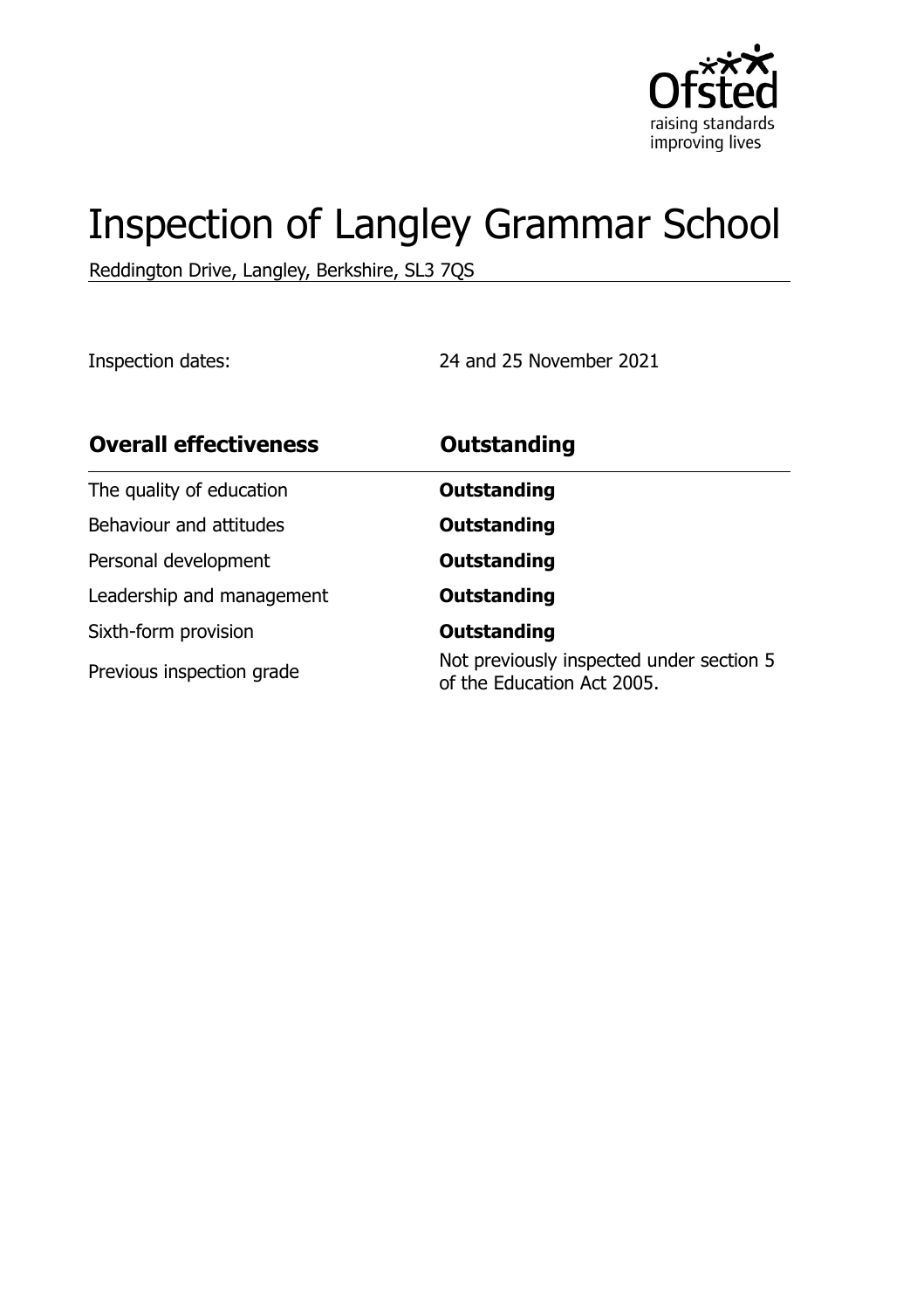

## **What is it like to attend this school?**

Pupils and sixth formers love coming to Langley Grammar School and they thrive here. Leaders ensure all pupils experience a broad, ambitious academic curriculum coupled with first-class provision for personal development. As one parent commented, 'This is a wonderful school for the overall development of your child.'

Parents and pupils appreciate how the school expects pupils not just to excel in the more traditional academic subjects, but to broaden their horizons through creative, artistic and sporting subjects. Learning is further enriched and extended through the diverse range of interesting clubs, trips and visits on offer. The promotion of pupils' mental and physical health and their well-being is at the heart of all that leaders do. Pupils are grateful for the support of their teachers and rightly proud of their school and all that it offers.

Behaviour is exemplary, both in lessons and around the school site. Pupils are considerate and respectful. Older pupils look out for younger ones here. There are warm relationships between staff and pupils, and between pupils and their peers. Leaders ensure that pupils benefit from a range of support services. Any form of bullying or unkindness is not tolerated here, the school is a very supportive and safe place to learn.

#### **What does the school do well and what does it need to do better?**

An ethos of 'supporting pupils to become confident and well-rounded, independent and creative, responsible and caring' individuals underpins the exceptional provision at Langley Grammar School. Staff share the senior leaders' vision and high aspirations. There is a collective passion to provide every pupil with the very best academic curriculum and personal development. Leaders continually refine systems and improve the curriculum provision to meet pupils' needs.

Leaders have created an ambitious, first-rate curriculum that stimulates and challenges pupils and sixth formers. Subject leaders skilfully apply their expert knowledge to carefully select the order in which pupils learn new things and then bring their subjects to life. At any point, teachers know what pupils should learn and the goals they are working towards.

Pupils and sixth formers achieve exceptionally well across the whole curriculum. They are supported to become highly effective, independent learners. Typically, they take great pride in their work and engage enthusiastically in lessons, demonstrating a real thirst for learning. Any who fall behind, or need further support, are provided with bespoke assistance to help to address concerns and build resilience.

In lessons, teachers facilitate the innovative use of iPads by pupils which allows them easy access to reflect and build upon what they have learned before. This skilled use of tablet technology equips teachers with a swift and highly effective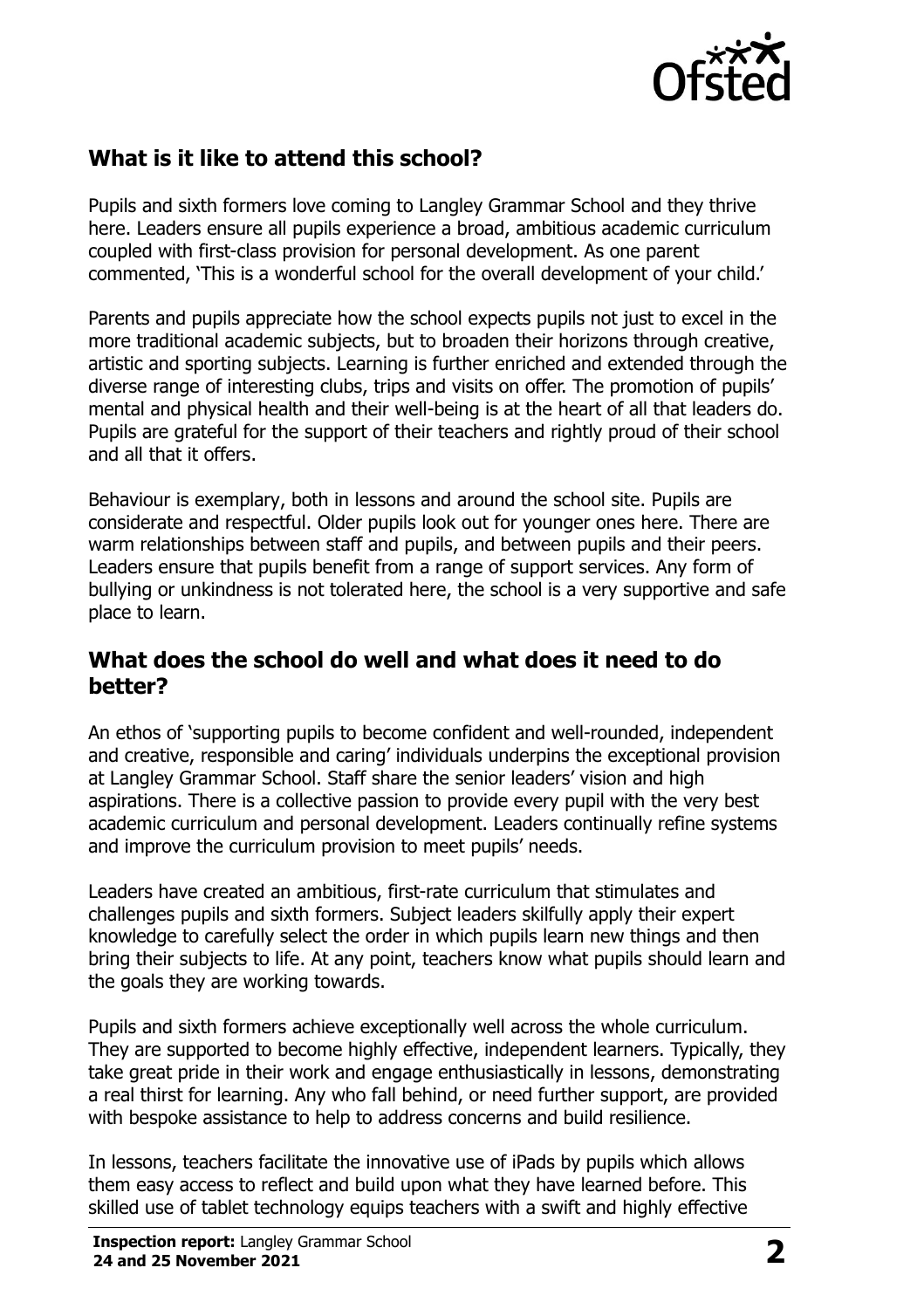

feedback tool with which to challenge and motivate pupils. Pupils value this feedback on their work and comparing their work to others in their class.

Pupils enter the school with typically high reading skills, which staff capably hone and refine still further. Pupils develop into confident, fluent and reflective readers, who demonstrate a real enjoyment of reading. Teachers share a very strong focus on the precise use of subject language and developing pupils' vocabulary. This facilitates high-quality discussion and debate so enables pupils to develop deep, secure knowledge and understanding across the curriculum.

Strong leadership of the provision for pupils with special educational needs and/or disabilities and disadvantaged pupils ensures that they flourish. Teachers are well equipped with useful information to support pupils' learning. Leaders, teachers and support staff work together as a team to meet these pupils' pastoral and academic needs very well.

The school offers exceptional learning environments. Pupils' behaviour is excellent; they are calm, respectful, and polite. Pupils feel particularly well supported by the school's pastoral team and they trust that staff, and older pupils, will support them should they have any concerns.

The provision for pupils' personal development is outstanding. High-quality personal, social and health education equips pupils to become caring, respectful and responsible citizens in 21<sup>st</sup> century Britain. Pupils benefit from a huge programme of day visits, visiting speakers, residential trips and access to the many artistic, sporting and activities-based clubs on offer. They are actively encouraged to develop leadership skills, proudly taking up opportunities to showcase the school or to support others. A well-organised programme of careers education and guidance ensures that all pupils are very well prepared for their next steps beyond sixth form.

There is no complacency from leaders or governors. Governors ensure that the school fulfils its statutory duties, have high expectations and hold leaders to account. Governors and leaders are constantly seeking to adapt and improve the school. Senior leaders also actively work with other local schools to support wider improvements in the area.

## **Safeguarding**

The arrangements for safeguarding are effective.

There is a well-established culture of vigilance at Langley Grammar School. Highly organised systems and an effective team approach involving governors, leaders and pastoral staff ensure that all pupils are kept safe. Pupils feel secure, look out for each other and trust adults will listen to any concerns they may have.

Staff receive regular high-quality training and there are clear procedures for reporting and acting on any concerns. Safeguarding leaders' records demonstrate how swiftly and effectively the school supports vulnerable pupils. Leaders proactively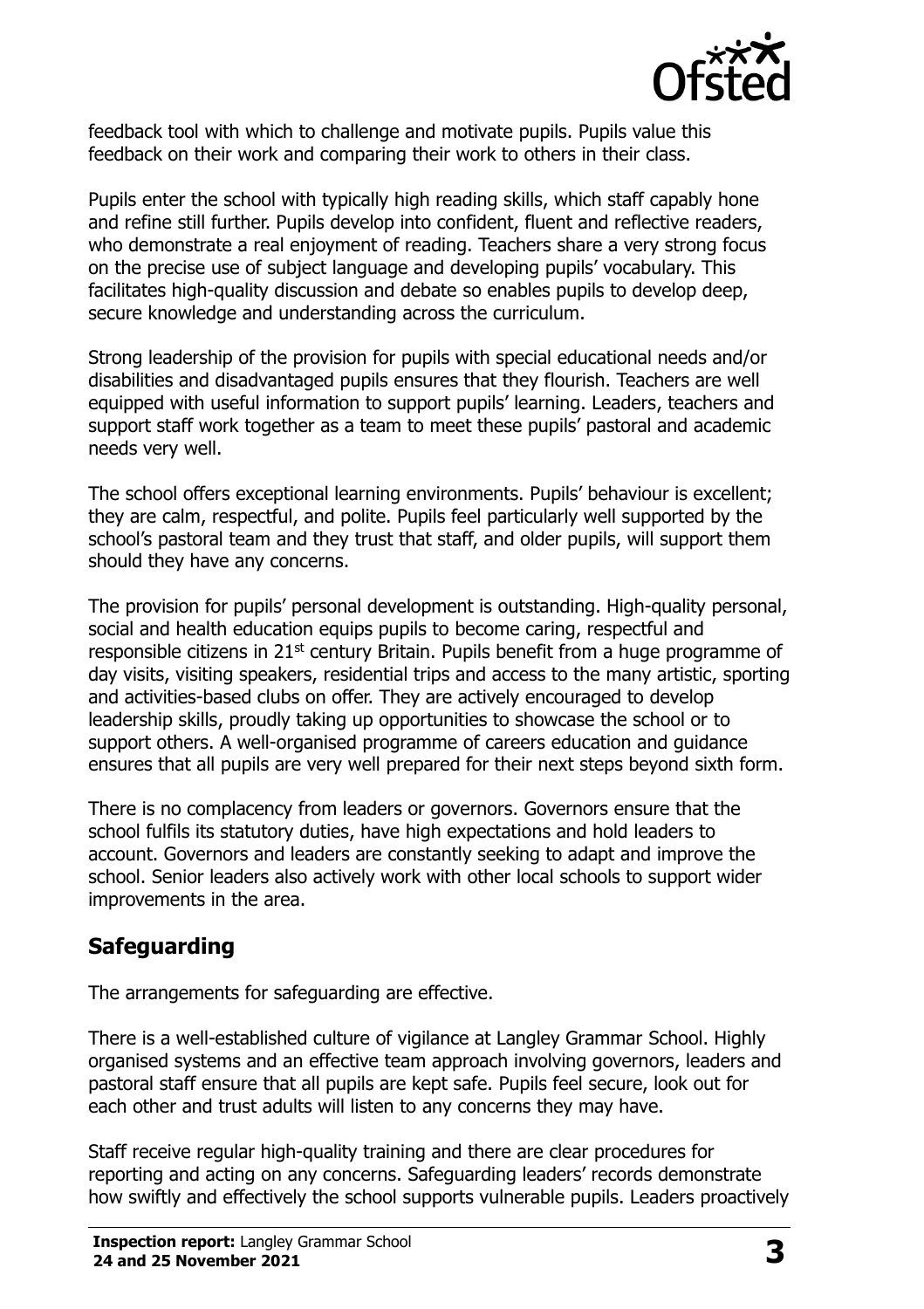

seek and secure support from external agencies when necessary to ensure that pupils get the help they need.

#### **How can I feed back my views?**

You can use [Ofsted Parent View](http://parentview.ofsted.gov.uk/) to give Ofsted your opinion on your child's school, or to find out what other parents and carers think. We use information from Ofsted Parent View when deciding which schools to inspect, when to inspect them and as part of their inspection.

The Department for Education has further *guidance* on how to complain about a school.

If you are the school and you are not happy with the inspection or the report, you can [complain to Ofsted.](http://www.gov.uk/complain-ofsted-report)

#### **Further information**

You can search for [published performance information](http://www.compare-school-performance.service.gov.uk/) about the school.

In the report, ['disadvantaged pupils'](http://www.gov.uk/guidance/pupil-premium-information-for-schools-and-alternative-provision-settings) refers to those pupils who attract government pupil premium funding: pupils claiming free school meals at any point in the last six years and pupils in care or who left care through adoption or another formal route.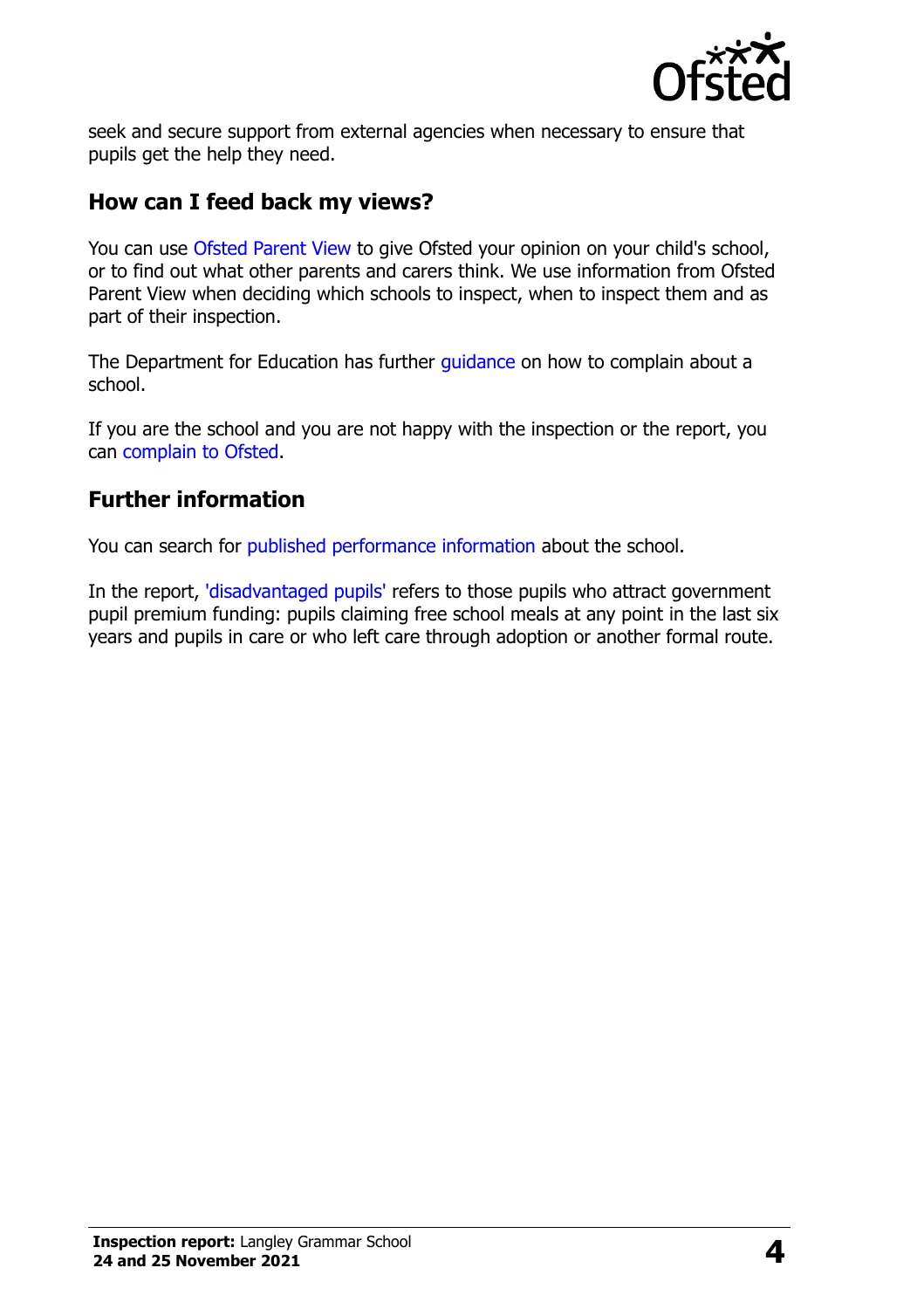

#### **School details**

| Unique reference number                            | 136521                |
|----------------------------------------------------|-----------------------|
| <b>Local authority</b>                             | Slough                |
| <b>Inspection number</b>                           | 10199378              |
| <b>Type of school</b>                              | Secondary grammar     |
| <b>School category</b>                             | Academy converter     |
| Age range of pupils                                | 11 to 18              |
| <b>Gender of pupils</b>                            | Mixed                 |
| <b>Gender of pupils in sixth-form</b><br>provision | Mixed                 |
| Number of pupils on the school roll                | 1246                  |
| Of which, number on roll in the<br>sixth form      | 370                   |
| <b>Appropriate authority</b>                       | The governing body    |
| <b>Chair of governors</b>                          | Julian Kirk           |
| <b>Headteacher</b>                                 | John Constable        |
| Website                                            | www.lgs.slough.sch.uk |
| Date of previous inspection                        | 6-7 March 2007        |

## **Information about this school**

- Langley Grammar School converted to become an academy school in April 2011. When its predecessor school, with the same name, was last inspected by Ofsted, it was judged to be outstanding overall.
- The school has expanded in size over recent years. Last summer it moved into the second of its two new buildings, provided through a significant building programme over recent years.
- The school does not currently make use of any alternative providers.
- The school meets the requirements of the Baker Clause, which requires schools to provide pupils in Years 8 to 13 with information about approved technical educational qualifications and apprenticeships.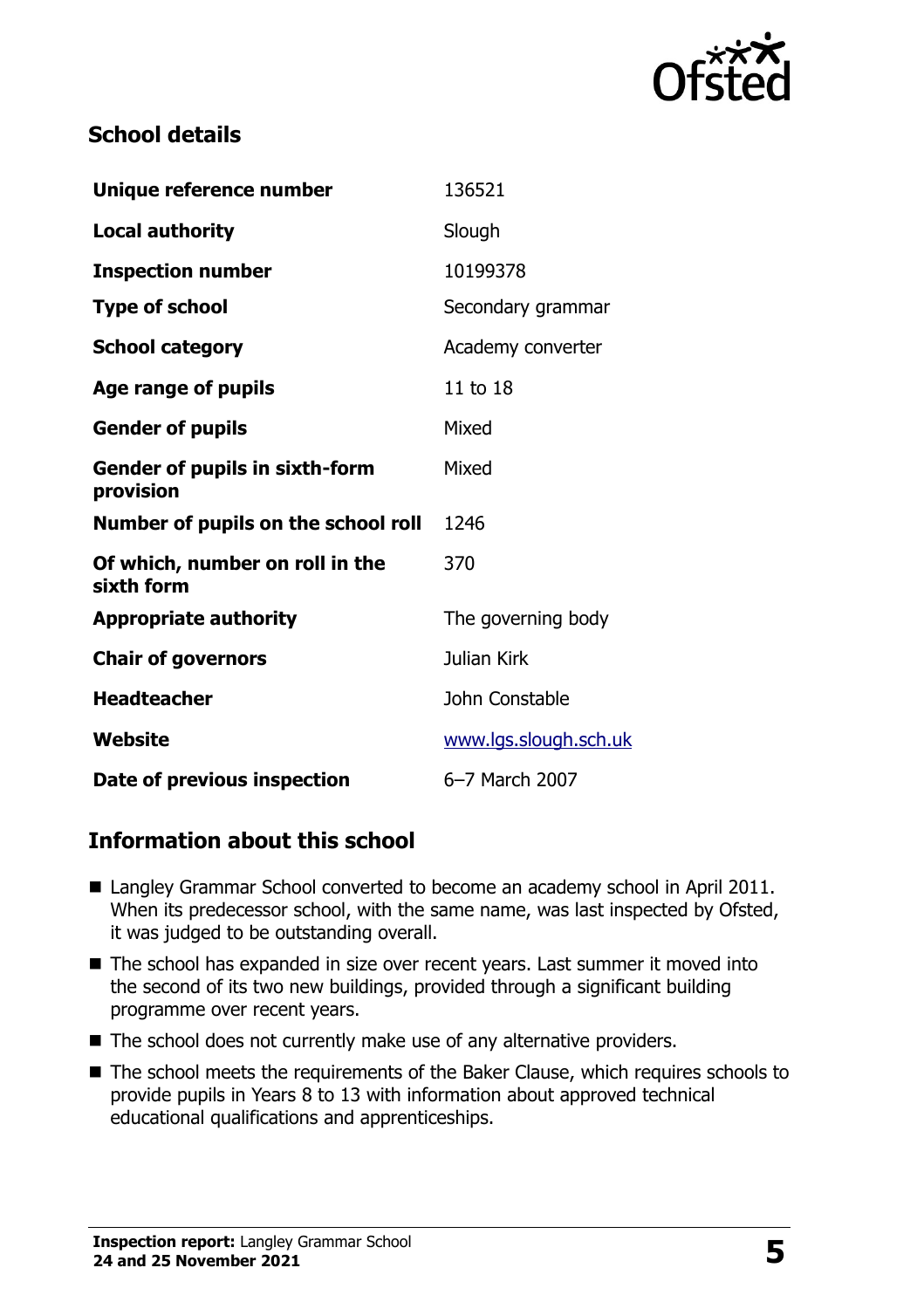

## **Information about this inspection**

The inspectors carried out this inspection under section 5 of the Education Act 2005.

- This was the first routine inspection the school received since the COVID-19 pandemic began. Inspectors discussed the impact of the pandemic with the school and have taken that into account in their evaluation of the school.
- Deep dives were conducted in English, mathematics, science, geography, modern foreign languages and music. As part of these, inspectors met with subject leaders, visited lessons, talked to pupils about their work and met with teaching staff to talk about their approach to designing and delivering the curriculum. In addition, meetings were held with the leaders of history, physical education and personal, social and health education to discuss curriculum plans and provision in these areas.
- Meetings were held with the headteacher, senior leaders, subject leaders, the special educational needs coordinator and other members of teaching and support staff.
- $\blacksquare$  Remote meetings were held with four members of the governing body and two representatives from the local authority.
- $\blacksquare$  Meetings were held with groups of pupils and sixth formers to discuss their views about many different aspects of their school. Inspectors also held informal conversations with pupils at break and lunchtime.
- The views of pupils, parents and staff represented in meetings and the responses to Ofsted surveys were considered.
- Inspectors reviewed the school's policies and practices and met with safeguarding leaders to evaluate the effectiveness of safeguarding. Records of safeguarding incidents were scrutinised and discussed. Inspectors also reviewed the school records of the recruitment checks made on adults working in the school.

#### **Inspection team**

| Matthew Newberry, lead inspector | Her Majesty's Inspector |
|----------------------------------|-------------------------|
| Paul McKeown                     | Ofsted Inspector        |
| Steve Baker                      | Ofsted Inspector        |
| <b>Christopher Doherty</b>       | Ofsted Inspector        |
| Lucy English                     | Her Majesty's Inspector |